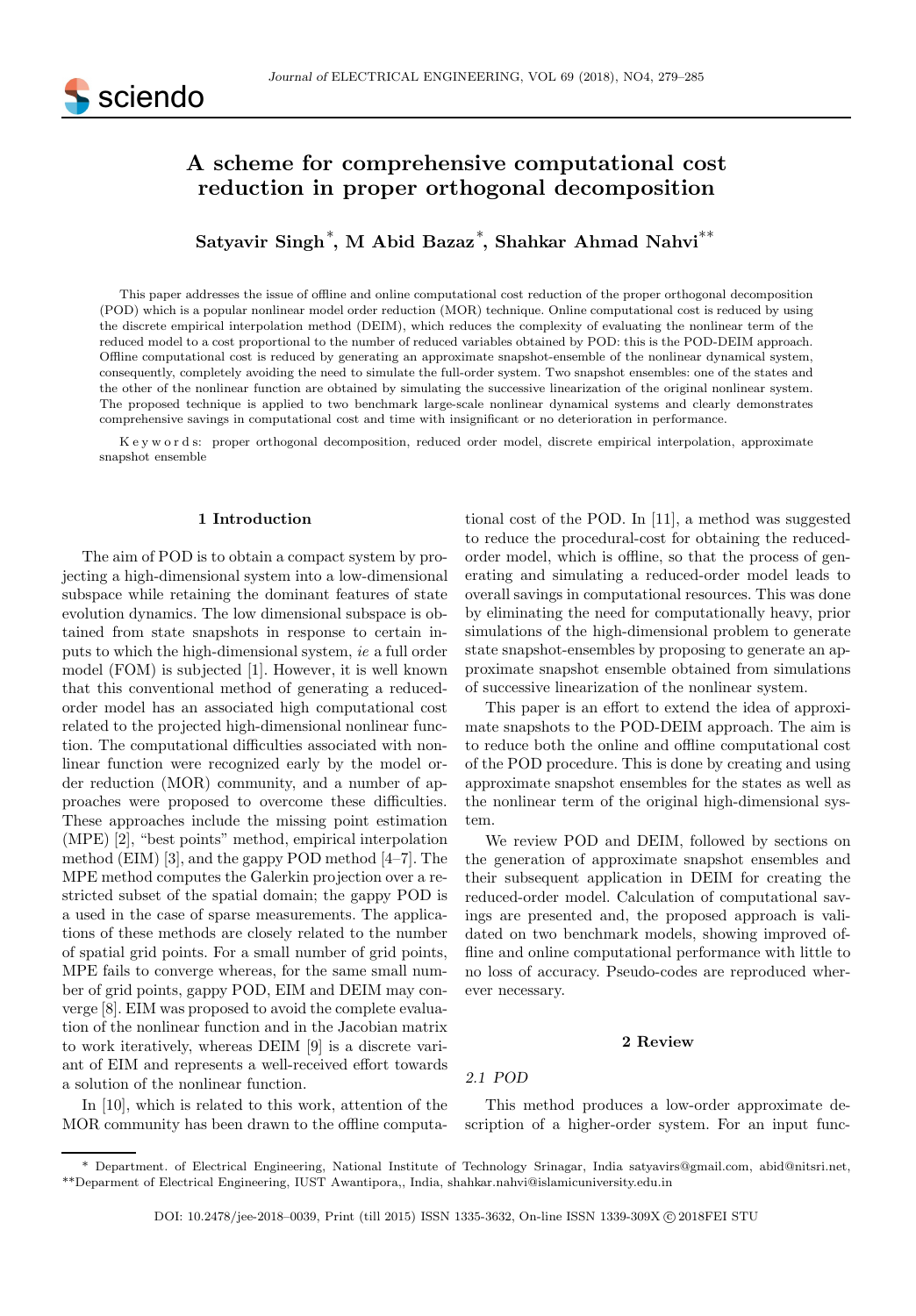tion or an initial condition applied to a dynamical system whose state-trajectory evolves in  $R<sup>n</sup>$ , the objective is to approximate it by a trajectory in  $R^r$  with  $r \leq n$ , [11]. The problem can be stated as follows, Given a set of snapshots  $(x^1, x^2, \ldots, x^{n_s}) \in R^n$ , let  $\chi = \text{span}(x^1, x^2, \dots, x^{n_s}) \subset R^n$ , and  $r = \text{rank}(\chi)$ . Find an orthonormal basis vector set  $(\phi_1, \phi_2, \ldots, \phi_k)$  whose span best approximates  $\chi$  for given  $k < r$ . This can be rewritten as a matrix approximation problem: Let  $\chi$  =  $(x^1, x^2, \ldots, x^{n_s}) \subset R^n$ , and find  $\widetilde{X}$  with rank $(\widetilde{X}) = k$ such that the error  $E = ||\chi - \widetilde{X}||_2^F$  $\frac{1}{2}$  is minimized. The solution to this  $\overline{X}$  is given by the Schmidt-Mirsky result [1, p. 37]

$$
\widetilde{X} = V_k \Sigma_k W_k^\top \tag{1}
$$

where  $\chi = V \Sigma W^{\top}$  is the singular value decomposition (SVD) of  $\chi$  with the columns of V and W consisting of left and right singular vectors respectively,  $\Sigma \in R^{n \times n_s}$ has singular-values  $\sigma_1 \geq \sigma_2 \cdots \geq \sigma_r$  on the maindiagonal and other elements are zero. It can be expressed as follows,  $\Sigma_k = \text{diag}(\sigma_1, \sigma_2, \dots, \sigma_r) \in R^{k \times k}, V_k \in R^{n \times k}$ consists of the first k columns of V and  $W_k^{\top} \in R^{k \times n}$ consists of the top k rows of  $W^{\top}$ . The error in the approximation of (1) is

$$
\|\chi - \widetilde{X}\| = \sum_{i=k+1}^{r} \sigma_i^2.
$$
 (2)

Hence the optimal orthonormal basis of rank  $k$  which can approximate the state-trajectory evolving in  $\mathbb{R}^n$  can be written as

$$
\{\phi_i\}_{i=1}^k = \{v_i\}_{i=1}^k.
$$
 (3)

The approximation is optimal in the 2-induced norm with the error given by

$$
\left\| \chi - \widetilde{X} \right\|_2 = \sigma_{k+1} . \tag{4}
$$

In reduced order modelling, the POD is used in conjunction with the Galerkin projection [12]. The projection matrix  $V_k$  for forming the ROM is the basis obtained from the SVD of the snapshot-ensemble  $\chi$  and is given by

$$
V_k = \{v_i\}_{i=1}^k.
$$
\n(5)

In particular, consider the following nonlinear system with input  $u(t)$ , state vector  $x(t)$  and nonlinear function  $f(x(t))$  where the state trajectory,  $x(t)$  evolves in  $R^n$ 

$$
\dot{x}(t) = f(x(t)) + Bu(t).
$$
 (6)

 $B$  is the input matrix [13]. The reduced order model (ROM) of order  $k \ll n$ , which approximates the original system from a subspace spanned by a reduced basis of dimension k in  $R^n$  is obtained by using Galerkin projection. Using the projection matrix obtained in (5) and

projecting the system in (6) onto subspace  $V_k$ , the reduced system takes the following form

$$
\dot{\tilde{x}}(t) = V_k^{\top} f(V_k \tilde{x}(t)) + V_k^{\top} u(t).
$$
\n(7)

Here  $\tilde{x}(t) \in R^k$  and  $x(t) \approx V_k \tilde{x}(t)$  with  $x(t) \in R^n$ . The model in (7) is reduced in state variables, but the evaluation complexity of the nonlinear term still persists,  $f(V_k\tilde{x}(t)) \in R^n$  as in the original model. To discuss the complexity, consider the low order evolution of the nonlinear term  $V_k^{\top} f(V_k \tilde{x}(t))$ . For instance, consider the nonlinear function  $f = x^3$  and take two modes [14] as follows

$$
x^3 = \tilde{x}_1^3 v_1^3 + 3\tilde{x}_1^2 \tilde{x}_2 v_1^2 v_2 + 3\tilde{x}_1 \tilde{x}_2^2 v_1 v_2^2 + \tilde{x}_2^3 v_2^3.
$$
 (8)

The dynamics  $\tilde{x}_1(t)$ ,  $\tilde{x}_2(t)$  are computed in reduced subspace with respect to basis vector  $v_1(s)$  and  $v_2(s)$ , where s is the space variable. Equation (8) needs double computations for the inner product of order  $O(k^3)$ .

## 2.2 DEIM

The discrete empirical interpolation method (DEIM) was introduced to address the computational inefficiency that occurs in solving the reduced-order model derived above. Equation (7) has the nonlinear term

$$
N\big(\widetilde{x}(t)\big) = V_k^{\top} f\big(V_k \widetilde{x}(t)\big). \tag{9}
$$

 $N(\tilde{x}(t))$  has a computational complexity that depends on  $n$ , the dimension of the full-order system [15]. DEIM [9] is an effective way to overcome this difficulty. The function in (7) is approximated by projecting it onto a subspace that approximates the space generated by the nonlinear function and is of dimension,  $m \ll n$ . From [9], the nonlinear function in (7) can be approximated as

$$
\widetilde{f}(V_k \widetilde{x}(t)) \approx U_m \left( P^\top U_m \right)^{-1} P^\top f(V_k \widetilde{x}(t)),\tag{10}
$$

where the nonlinear function is first projected onto the subspace spanned by the columns of and then  $U_m$ distinguished rows are selected by pre-multiplying the whole system with  $P^{\top}$ , where  $P = [e_{\wp_1}, e_{\wp_2}, \dots, e_{\wp_m}] \in$  $R^{n \times m}$  and  $e_{\wp_i}$  is the  $\wp_i^{\text{th}}$  column of  $I_n \in R^{n \times n}$ . The Projection basis  $U_m = [v_1, v_2, \cdots, v_m]$  for the nonlinear function  $f(V_k\tilde{x}(t))$  is constructed by applying POD on the nonlinear function snapshots  $F =$  $[f(x_1(t)), f(x_2(t)), \ldots, f(x_{n_s}(t))]$  obtained from the original system in (6). The interpolation indices  $\wp_1, \ldots, \wp_m$ are selected from the basis  $U_m = [v_1, v_2, \dots, v_m]$  by the DEIM algorithm. Substituting (10) in (9), the nonlinear term can be written as

$$
\tilde{N}(\tilde{x}(t)) = V_k^\top U_m (P^\top U_m)^{-1} P^\top f(V_k \tilde{x}(t)) \tag{11}
$$

where  $P^{\top} f(V_k \tilde{x}(t))$  in (10) has been replaced by  $f(P^{\top}V_k\widetilde{x}(t))$  in (11) if the function f evaluates component-wise at  $x(t)$  (see [2]). Further the part  $\psi =$  $V_k^{\top} U_m (P^{\top} U_m)^{-1}$  can be precomputed [16]. From (7), (9)

and (11) the final reduced order model can be written as  
\n
$$
\widetilde{x}(t) = \psi f(P^{\top} V_k \widetilde{x}(t)) + V_k^{\top} B u(t).
$$
\n(12)

This model in (12) has reduced the complexity of the order from  $O(k^3)$  to  $O(k)$ .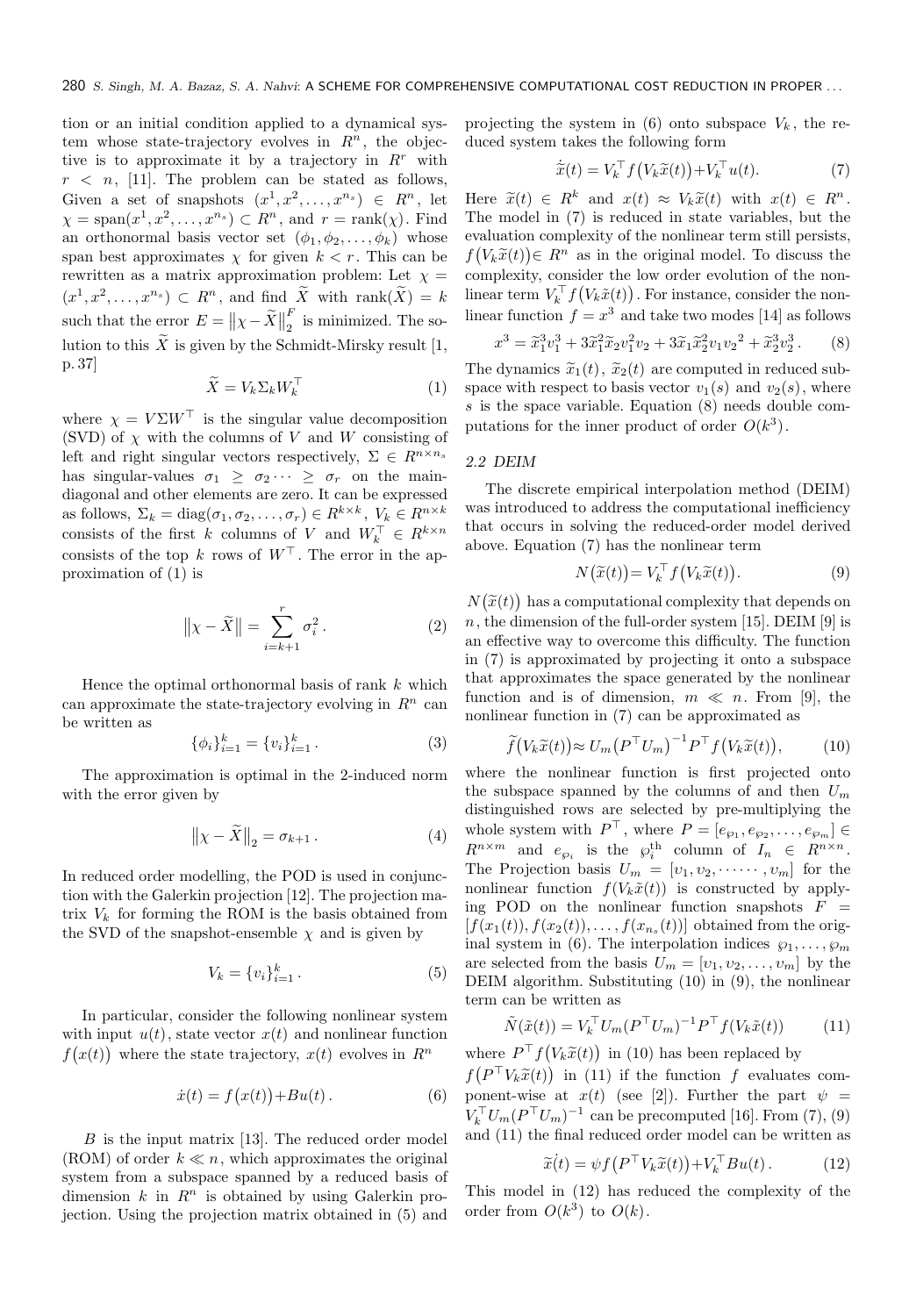## 3 Generation of approximate snapshot ensembles of  $\overline{x}(t)$  and  $f(x(t))$

In [10], It had been shown that an acceptable basis to find  $V_k$  can be extracted from an approximate snapshot ensemble of the states  $x(t)$ . An algorithm to generate such an ensemble was given. To generate approximate snapshots, it was proposed that instead of simulating the nonlinear system, successive linearized systems are simulated. [10] had shown that depending on the evaluation cost of the nonlinear function and its Jacobian as compared to the Gaussian elimination process, substantial savings in computational cost and resources can be obtained. In this paper, we extend the idea of approximate ensemble generation to evaluate  $U_m$  from estimates of  $f(x(t))$  obtained from the approximate trajectory.

To generate the approximate snapshot ensemble for the states, given a training input  $u(t)$  and an initial state  $x_0$ , the nonlinear system is linearized at  $x_0$ . This linear system is simulated till its state vector  $x$  reaches a threshold  $\delta$  from  $x_0$ , ie, till  $||x-x_0|| < \delta$ . At this point another linearization is done, and the new linear system is now simulated. The process continues, with new linearization done wherever the distance between the linear system being simulated from all previous linearization points is greater than  $\delta$ . The result is that an approximate trajectory of the nonlinear system is traced, and if the state vectors are stacked at each time step (or after some time steps) an approximate snapshot ensemble is obtained. Similarly,  $f(x)$  can be estimated from  $f(x) \approx \tilde{f}(x) = A_i x + f(x_i) - A_i x_i$  along the approximate trajectory. The approximate snapshot ensemble for  $f(x)$ is thus obtained by stacking the estimates  $\tilde{f}(x)$  at each time step. The pseudo-code for the proposed method is given in Algorithm 1.

## Algorithm 1 Approximate snapshot-ensemble

generation for x and  $f(x)$  and extraction of projection matrices

- 1.  $i \leftarrow 0, j \leftarrow 0, X = [x_j], F = []$ ,  $x_o$ : Initial state, T: Number of simulation time-steps,  $\delta$ : is an appropriate selected constant
- 2. Linearize the nonlinear system at  $x_i$ ,  $i = 1, \dots, n$ .

$$
\begin{aligned} \dot{x} &= A_i x + f(x_i) - A_i x_i + B u(t) \\ y &= C x(t) \end{aligned} \tag{13}
$$

- 3.  $F \leftarrow [F, f(x_i)] \Rightarrow$  Store the  $f(x)$  snapshots
- 4. Simulate equation (12) with initial condition  $x = x<sub>i</sub>$ , for one step
- 5.  $X \leftarrow [X, x_{i+1}]$  > Store the state  $x(t)$  snapshot
- 6.  $\tilde{f}(x_{i+1}) = A_i x_{i+1} + f(x_i) A_i x_i$
- 7.  $\mathbf{F} \leftarrow [F\tilde{f}(x_{i+1})] \Rightarrow$  Store the  $f(x)$  snapshots
- 8.  $\min_{0 \le k \le i} \frac{\|x_{j+1} x_k\|}{\|x_k\|} > \delta$ , then
- 9.  $i \leftarrow i + 1, j \leftarrow j + 1$ . Go to step 2
- 10. Else
- 11.  $j \leftarrow j + 1$ . Go to step 4
- 12. End if
- 13. Snapshot matrix of state vectors  $(\chi)$ , find SVD of it,  $\chi = V \Sigma W^{\top}$
- 14. Retain columns of V corresponding to singular values larger than some  $\varepsilon_1$
- 15. The projection matrix is  $V_k = \{v_i\}_{i=1}^k$
- 16. F=Snapshot matrix of  $f(x)$ , find SVD of F, F =  $U\Lambda Q^{\top}$
- 17. Retain columns of  $U$  corresponding to singular values larger than some  $\varepsilon_2$
- 18. The projection matrix is  $U_m = \{v\}_{i=1}^m$

## 4 DEIM using approximate snapshot ensemble and simulation of the nonlinear system

In this section we describe the algorithm for our proposed method, DEIM using Approximate Snapshot Ensemble ( $DEIM<sub>ae</sub>$ ). The inputs to the algorithm are the two projection matrices  $V_k$ ,  $U_m$  obtained using Algorithm-1. The projection basis  $U_m$  uniquely determines the interpolation indices and consequently the matrix  $P$ . The matrices  $V_k$ ,  $U_m$ , and  $P$  are finally used to construct the reduced order model, which gives savings in both online and offline computational cost. The pseudo-code is given in Algorithm 2.

Algorithm 2 Reduced order model using DEIMae algorithm

- 1. Input  $U_m = \{v\}_{i=1}^m$  and  $V_k = \{v_i\}_{i=1}^k$  from Algorithm 1.
- 2. Output sampling matrix, P
- 3.  $[|p|, \rho_1] = \max |v_1|$ ,
- 4.  $U_m = [v_1], P = [e_{\rho_1}], \rho = [\rho_1]$
- 5. For  $l = 2$  to m do
- 6. Solve  $(P^{\top}U_m)c = P^{\top}v_l$  for c
- 7.  $r = v_l U_m c$
- 8.  $[|p|, \rho_l] = \max |r|$

9. 
$$
U_m \leftarrow [U_m, v_l], P \leftarrow [P, e_{\rho_l}]
$$

- 10. End for
- 11. Pre-compute offline,  $\psi = V_k^{\top} U_m (P^{\top} U_m)^{-1}$
- 12. Reduced model,  $\dot{\tilde{x}}(t) = \psi f(P^{\top} V_k \tilde{x}(t)) + V_k^{\top} B u(t)$

## 5 Computational savings

MOR minimizes computational cost drastically while preserving the physical behavior of the FOM. The computational cost is associated with the number of modes in operators for both linear and nonlinear terms. The number of modes come from orthogonal projection or Galerkin projection  $(V)$  and interpolatory projection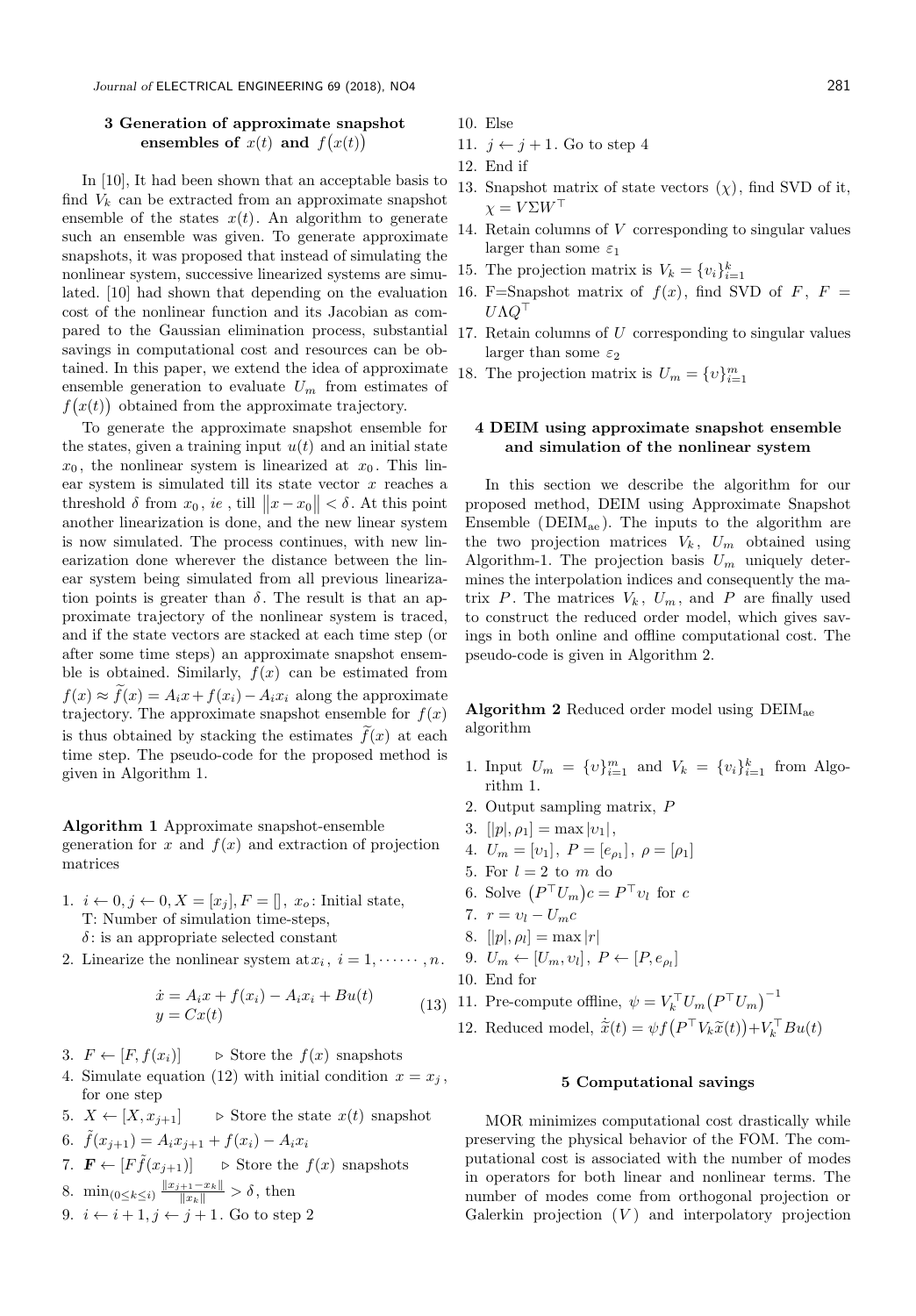282 S. Singh, M. A. Bazaz, S. A. Nahvi: A SCHEME FOR COMPREHENSIVE COMPUTATIONAL COST REDUCTION IN PROPER ...



Fig. 1. Nonlinear transmission line model



Fig. 2. Output voltage for step input in nonlinear transmission line model



Fig. 3. Output error for step input in nonlinear transmission line model

 $(U(P<sup>T</sup>U<sup>-1</sup>P<sup>T</sup>)$  of linear and nonlinear terms respectively [9]. The computation of  $P^{\top} f(V_k \tilde{x}(t))$  is cheaper than  $f(V\tilde{x}(t))$ .

The theoretical and approximation errors in orthogonal projection are computed by  $E = ||\chi - \widetilde{X}||_2^F$  $\frac{1}{2}$  and  $\frac{\|x(t)-\tilde{x}(t)\|}{\|x(t)\|}$  respectively, where  $\tilde{x}(t)$  has been extracted from algorithm 1.

The theoretical error associated with  $U$  in DEIM approximation  $\tilde{f}$  and original function f is given as

$$
||f - \tilde{f}|| \le ||(P^{\top}U_m)^{-1}||_2 ||(I - U U^{\top})f||_2.
$$
 (14)

The value of  $||(I - U U^{\top} f||_2$  should be decreased and  $\left\|\left(P^{\top}U_m^{-1}\right\|_2\right\|_2$  must be bounded, minimal for increasing the accuracy of approximation [16–17]. The approximation error is  $\frac{\|f(t)-f(t)\|}{\|f(t)\|}$ , where  $\widetilde{f}$  has been extracted from  $||f(t)||$ algorithm 1.

In our study, for nonlinear term, two different sets of basis are extracted, one from DEIM approximation and other from the approximate snapshot ensemble,  $DEIM_{ac}$ . The extracted basis of the approximate snapshot ensemble completely eliminates residual computation and results in local basis extraction, furthermore, system order is again reduced. The computer memory requirement for basis vector in the online phase drastically goes down using interpolatory matrix instead of orthogonal projection. It was possible due to reduction in size of nonlinearity. As a result the cumulative number of basis vectors is minimal and does not increase drastically for bounded norm-2 error.

## 6 Numerical Validation

The proposed algorithms are validated on two nonlinear transmission line models shown in Figs. 1 and 6, which serve as benchmark examples for MOR [19–20]. The mathematical equations [21] of the models are formulated as given in (12).

Consider a test source,  $u(t) = MH(t)$ , where  $H(t)$ is the unit-step input starting at  $t = 0$  with magnitude  $M = 7$  V. In our case the input is a current source entering node-1,  $u(t) = i(t)$ , and the output is chosen to be the voltage at node-1,  $y(t) = x_1(t)$ . The order of the larger system is  $n = 1000$ , and theoretical reducedorder model is truncated at  $k = 25$  (POD modes) and  $m = 24$  (DEIM modes). The basis coming from the approximate snapshot ensemble are truncated at  $k = 18$ (POD modes) and  $m = 19$  (DEIM modes) to obtain more cheap lower order model. The results with selected constant  $\delta = 5 \times 10^{-4}$  are demonstrated on two benchmark models under different operational scenarios.

Case 1: For Model shown in Fig.1

Using the proposed algorithm 1 for an approximate ensemble generation with the given  $\delta$  creates 359 linearizations. However, the time taken to simulate successive lin-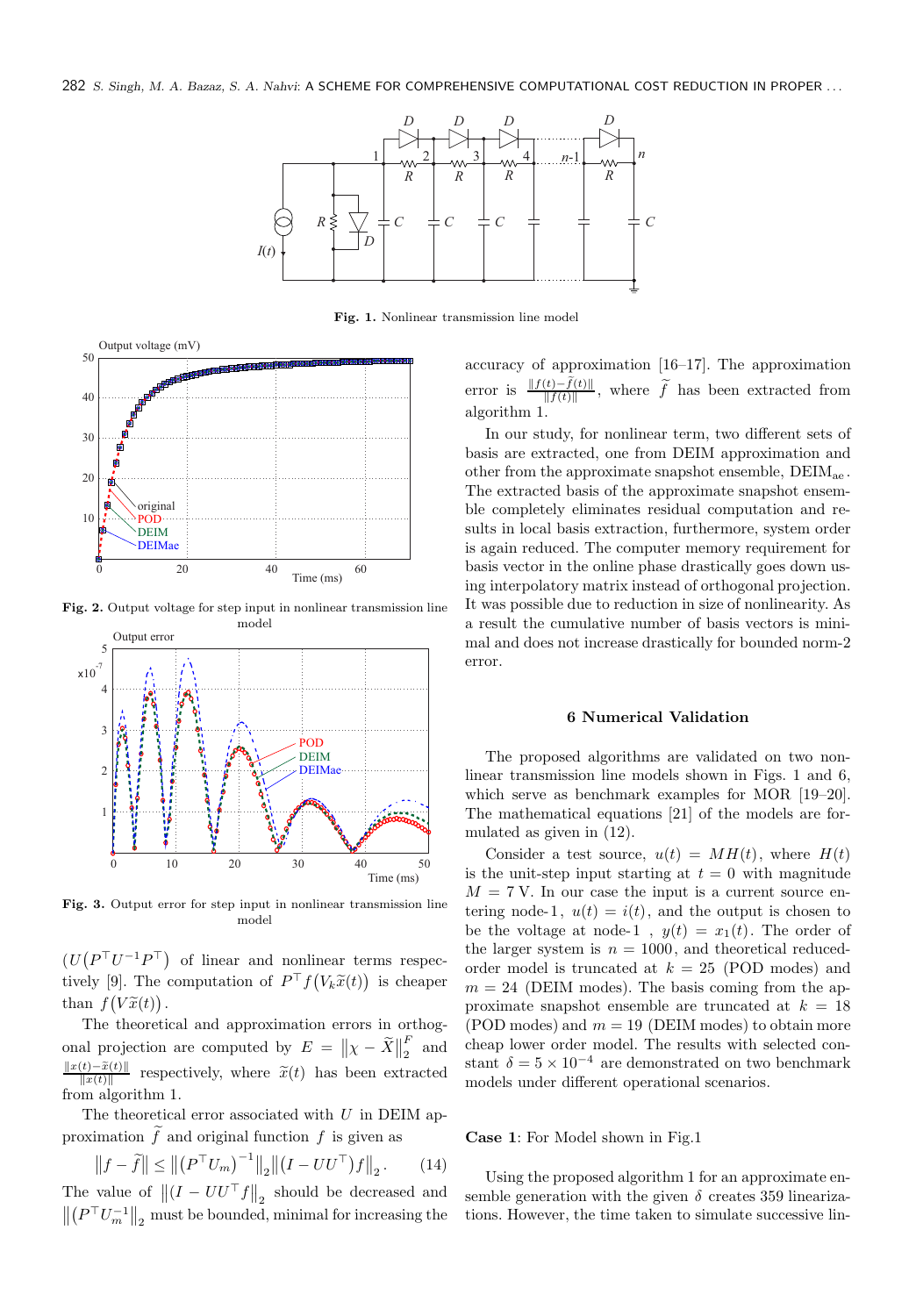

Fig. 4. Error between exact and approximate state for step input in nonlinear transmission line model



Fig. 5. Error between the exact and approximate nonlinear term in nonlinear transmission line model



Fig. 6. RC ladder network

Table 1. Comparison of simulation time to find the exact and approximate ensemble basis for  $u(t) = 7H(t)$ 

|  | <b>Table 3.</b> Comparison of simulation time to find the exact and |  |  |  |  |  |
|--|---------------------------------------------------------------------|--|--|--|--|--|
|  | approximate ensemble basis for $u(t) = 7H(t)$                       |  |  |  |  |  |

| Ensemble          |  |                   |                   | Ensemble          |
|-------------------|--|-------------------|-------------------|-------------------|
|                   |  | Exact Approximate |                   | Exact Approximate |
| Time $(s)$ 413.07 |  | 32.31             | Time (s) $441.65$ | 31.23             |

 $7H(t)$ 

| Model       | % Error in states | % Error in Output     |
|-------------|-------------------|-----------------------|
| POD         | 0.0722            | $2.88 \times 10^{-4}$ |
| DEIM        | 0.0705            | $2.89 \times 10^{-4}$ |
| $DEIM_{ae}$ | 0.0740            | $3.43 \times 10^{-4}$ |

**Table 2.** Quantitative comparison of errors for the input  $u(t) =$  **Table 4.** Quantitative comparison of errors for the input  $u(t) =$  $7H(t)$ 

| % Error in states | % Error in Output      |
|-------------------|------------------------|
| 0.1033            | $5.365 \times 10^{-4}$ |
| 0.1032            | $5.680 \times 10^{-4}$ |
| 0.1587            | $2.424 \times 10^{-4}$ |
|                   |                        |

earization is much less as compared to the time required for the full-order simulation, as enumerated in Tab. 1.

The exact and approximate snapshot ensembles of state and nonlinear term are used to find the basis using SVD, and the corresponding ROMs are simulated for the same input. The responses of ROM and FOM are in close agreement. The corresponding output voltage and output error profile are shown in Figs. 2 and 3.

The approximate snapshot-ensemble  $\tilde{x}(t)$  is very close to the exact ensemble  $x(t)$ . This is evident from the fact that the norm of the approximation error between  $x(t)$ and  $\tilde{x}(t)$  evaluated over the complete simulation time is equal to 0.54 %. This is close to the theoretical error of 0.52 %. The error profile between exact and approximate ensemble is shown in Fig. 4.

Using algorithms 1 and 2, approximated nonlinear ensemble  $\tilde{f}(t)$  is very close to the exact nonlinear ensemble  $f(t)$ . This is evident from the fact that the norm of the approximation error between  $f(t)$  and  $\tilde{f}(t)$  evaluated over the complete simulation time is equal to 1.23 %. It is close to the theoretical error of 1.20 %. The error profile in nonlinear term which is independent of input is shown in Fig. 5.

The comparisons of MOR techniques are enumerated in Tab. 2.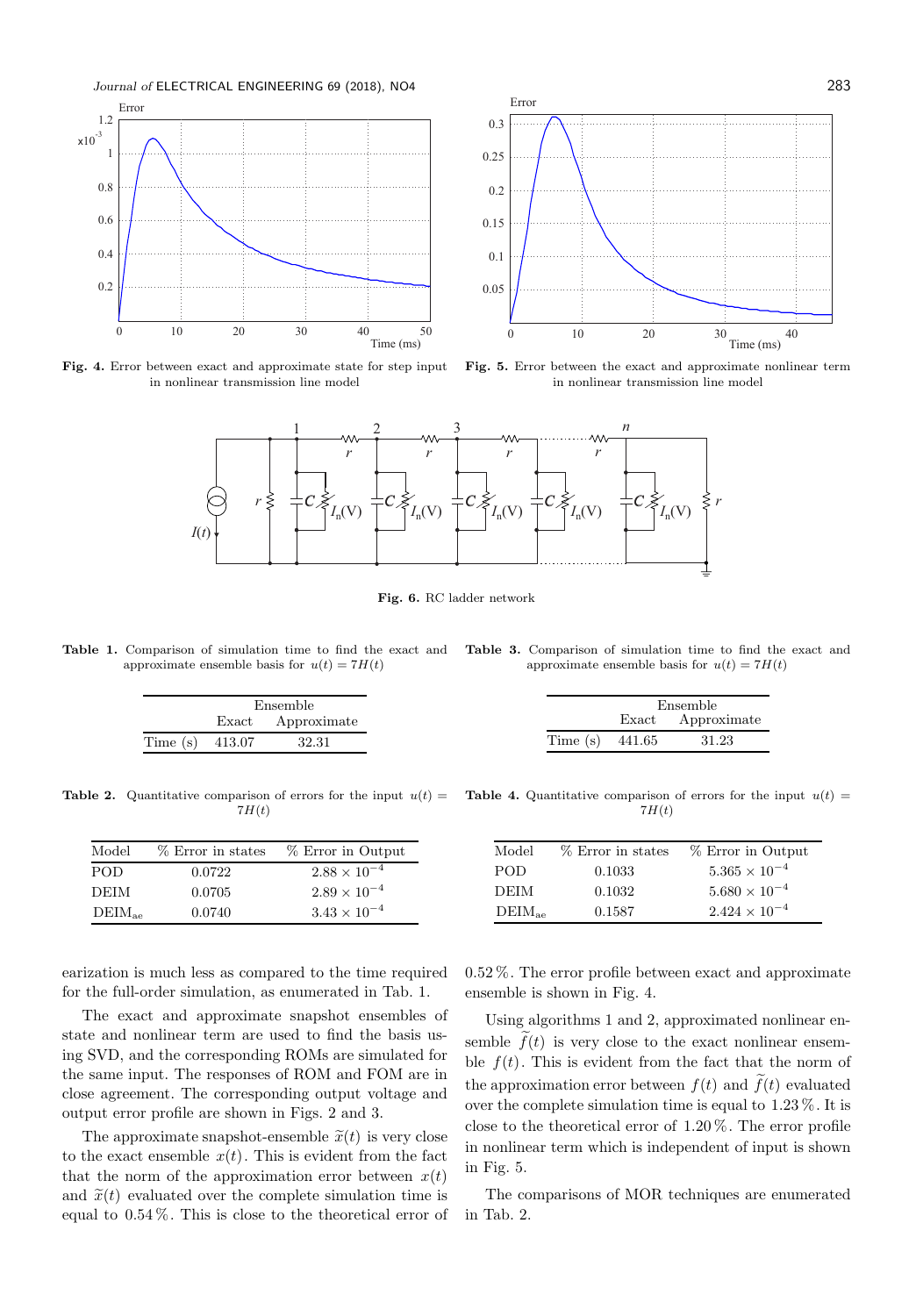284 S. Singh, M. A. Bazaz, S. A. Nahvi: A SCHEME FOR COMPREHENSIVE COMPUTATIONAL COST REDUCTION IN PROPER ...



Fig. 7. Output voltage for step input in RC ladder network



Fig. 9. Error between the exact and approximate state for step input in RC ladder network

Case 2: Model-2 as shown in Fig. 6

The proposed algorithm creates 179 linearizations and the time taken to simulate successive linearization is much less as compared to the time required for the full-order simulation, as enumerated in Tab. 3.

The error profile between the exact and approximate ensemble is shown in Fig. 9. The magnitude of approximation error is very less ie  $0.24\%$  and is very close to the theoretical error of 0.21 %. The waveforms of the output voltage and output voltage error are shown in Figs. 7 and 8.

The error profile between the exact and approximate ensemble of states is shown in Fig. 9.

Moreover, the responses obtained from the algorithms 1 and 2 are in close agreement with the theoretical models. The norm of the approximation error between  $f(t)$  and  $\tilde{f}(t)$ , evaluated over the complete simulation is equal to 2.1 %. It is close to the theoretical error of 1.99 %. The error profile of the nonlinear term is shown in Fig. 10.

The comparisons of MOR techniques are enumerated in Tab. 4.

Comparing Tabs. 1 and 3, it is observed that considerable improvement in simulation speed is obtained by



Fig. 8. Output voltage error for step input in RC ladder network



Fig. 10. Error between the exact and approximate nonlinear term in RC ladder network

simulating the reduced model. Tabs. 2 and 4 show that reduced models mimic the behavior of the original model. The sizes of the projection matrices are considerably reduced, which translates into a reduced memory requirement.

The comparison of FOM with ROM (DEIM and  $DEIM<sub>ae</sub>$ ) simulation under different scenarios (inputs) shows the transient behavior is accurately reproduced from ROM. Furthermore, for the simulation, no stability problems are observed under different scenarios. The pre-selected threshold values also affect the precision of ROM. Higher threshold values result in a loss of ROM precision. However, the number of basis limits the stability property. The basis selection plays the key role in MOR. Here, the basis is selected in such a way that the error decreases exponentially as given in Figs. 3, 4, 5 and 8, 9, 10 under different operational scenarios. It is clear that the basis extraction from approximate snapshot ensemble gives an acceptable DEIM model. Generally, this model has an error that is a bit more than the exact ensemble, but the overall magnitude is very small. The computational savings are remarkable and the reduction in basis extraction time is significantly improved.